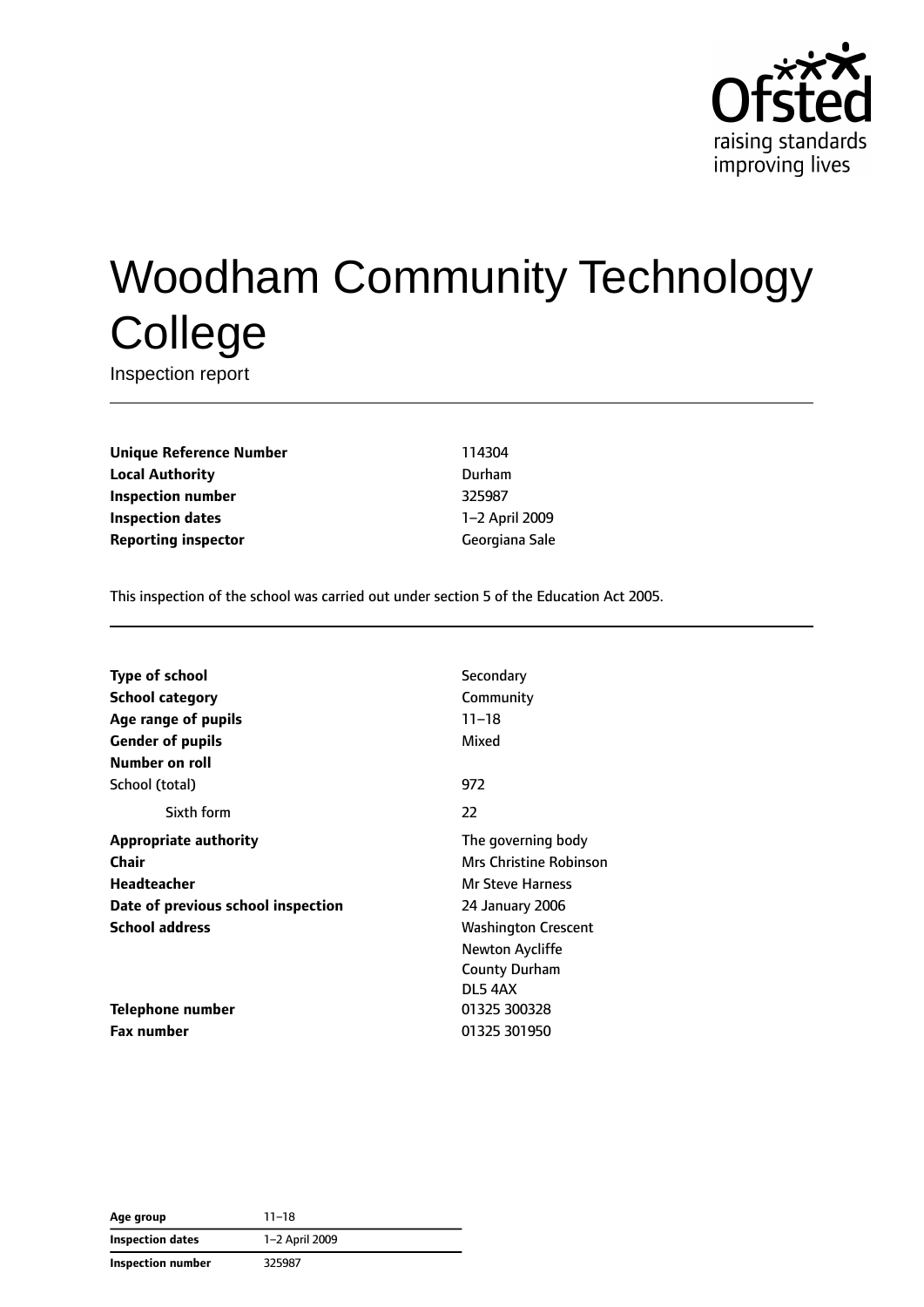.

<sup>©</sup> Crown copyright 2009

Website: www.ofsted.gov.uk

This document may be reproduced in whole or in part for non-commercial educational purposes, provided that the information quoted is reproduced without adaptation and the source and date of publication are stated.

Further copies of this report are obtainable from the school. Under the Education Act 2005, the school must provide a copy of this report free of charge to certain categories of people. A charge not exceeding the full cost of reproduction may be made for any other copies supplied.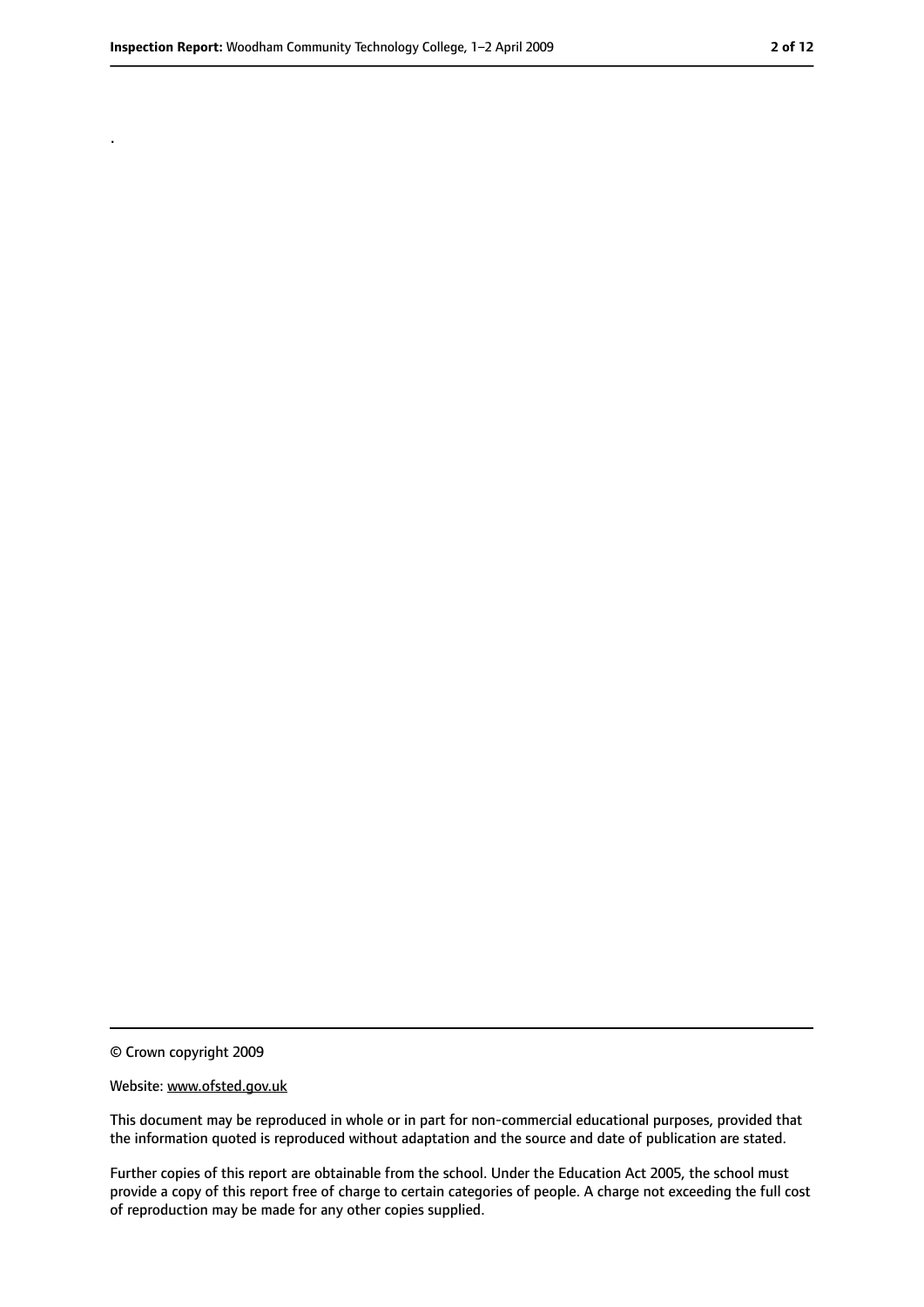# **Introduction**

The inspection was carried out by four additional inspectors

## **Description of the school**

Woodham Community Technology College is an average sized college for students aged 11–18 situated in Newton Aycliffe. The sixth form at present has 22 students in Year 13 only while the college re-shapes the sixth form provision. The vast majority of students are of White British heritage and there are very few students whose first language is not English. The proportion of students eligible for free college meals is average as is the proportion of students with learning difficulties and/or disabilities.

## **Key for inspection grades**

| Grade 1 | Outstanding  |
|---------|--------------|
| Grade 2 | Good         |
| Grade 3 | Satisfactory |
| Grade 4 | Inadequate   |
|         |              |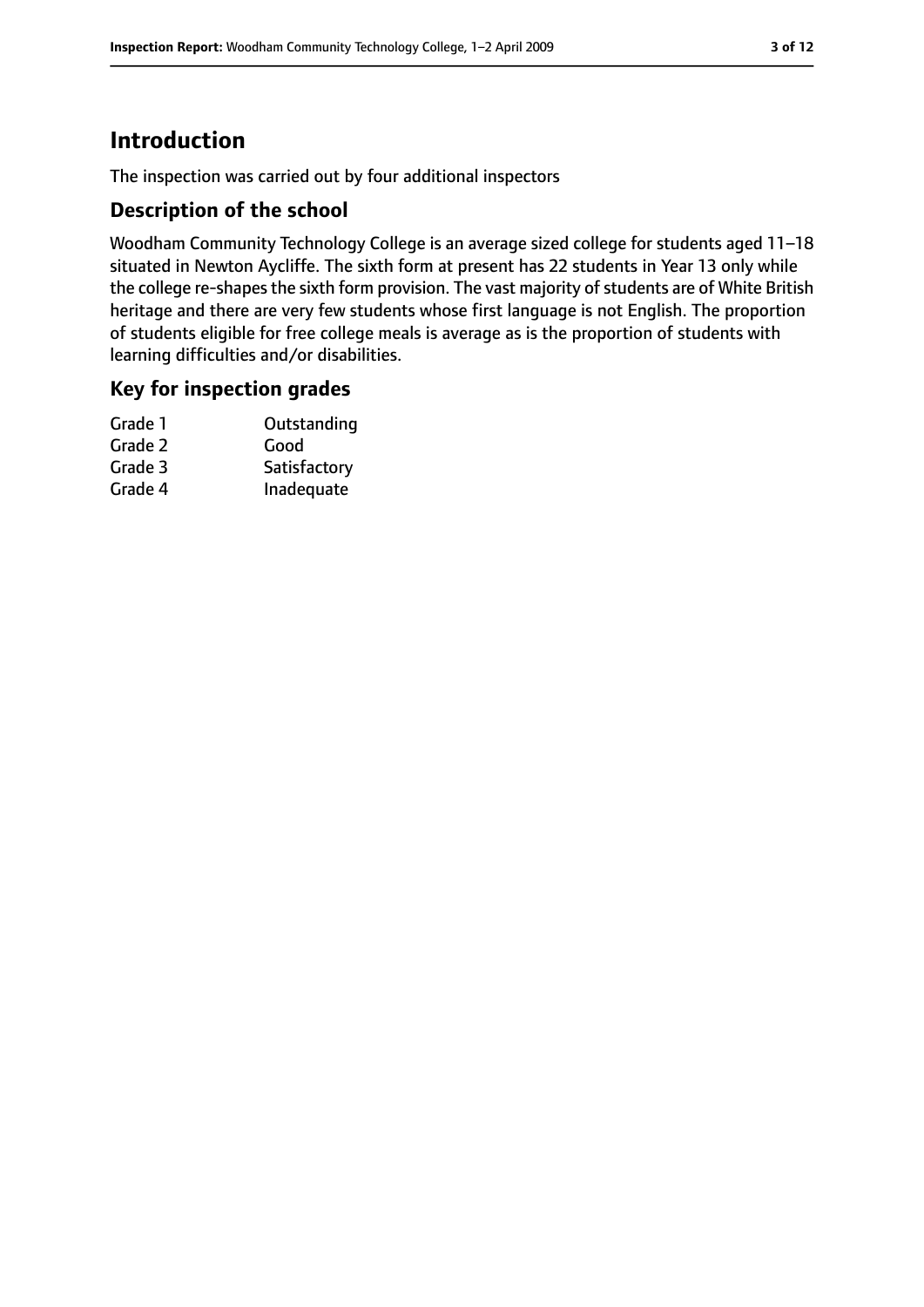# **Overall effectiveness of the school**

#### **Grade: 3**

Woodham is an improving college that provides its students with a satisfactory education. Leaders have satisfactorily addressed the issues from the last inspection. Since the last inspection there have been positive changes to middle management and a second deputy headteacher has been appointed which has strengthened the college's capacity to hold subject leaders directly to account for the performance of their departments and for tackling areas requiring improvement. Well-focused professional development has resulted in all teaching now being satisfactory or good. Evidence of a committed senior team, some key appointments in middle leadership roles and effective impact shown within this year on achievement at Key Stage 4 demonstrate a satisfactory and growing capacity to improve.

Students' achievement is satisfactory overall both in the main school and in the sixth form. They enter with broadly average standards and make satisfactory progress during their time in the college to reach broadly average standards by the end of Year 11. Over the last two years, progress at both Key Stages has been hampered by staffing difficulties in key areas. This has had an adverse effect on students' performance, for example, in technology and information and communication technology (ICT). The headteacher has worked hard to address these issues with good support from the local authority. The college's tracking system now shows that students in Key Stage 4 are making greater progress than previously and are on course to meet challenging targets. Some Year 11 students have already secured an A\* to C grade in English following early entry to GCSE examinations.

The quality of teaching and learning is satisfactory overall. In the most successful lessons students have positive attitudes to learning and teachers have high expectations and motivate students through a variety of interesting activities. However, opportunities are often missed to challenge students and provide them with stimulating tasks that enable them to become independent, inquisitive learners. This means that not all students achieve their full potential.

The good curriculum has been adapted well to meet students' needs. A combined studies course is available to students in Key Stage 3 enabling them to make a smooth transition from primary school. A broad range of technology and vocational courses, for example engineering, are available at Key Stage 4.

Students' personal development and well-being are satisfactory as are the care, guidance and support they receive. Most students attend school regularly and most students behave well. Expectations of behaviour acrossthe college have been raised by a new behaviour management system and as a result behaviour is improving. However, a few students misbehave and display negative attitudes which disrupt other students and prevent them from learning. This was reflected in the views of the students interviewed and concerns raised by a small number of parents.

The headteacher and senior staff are accurate in their self-evaluation. They know where the strengths and weaknesses are in the college and what needs to be done to improve. Governors support and challenge the college and there is a common sense of purpose among the staff towards tackling any potential underachievement. College leaders work very well in partnership with a wide range of other agencies both to give support and care to the students and to provide courses that are suited to the students' needs and interests.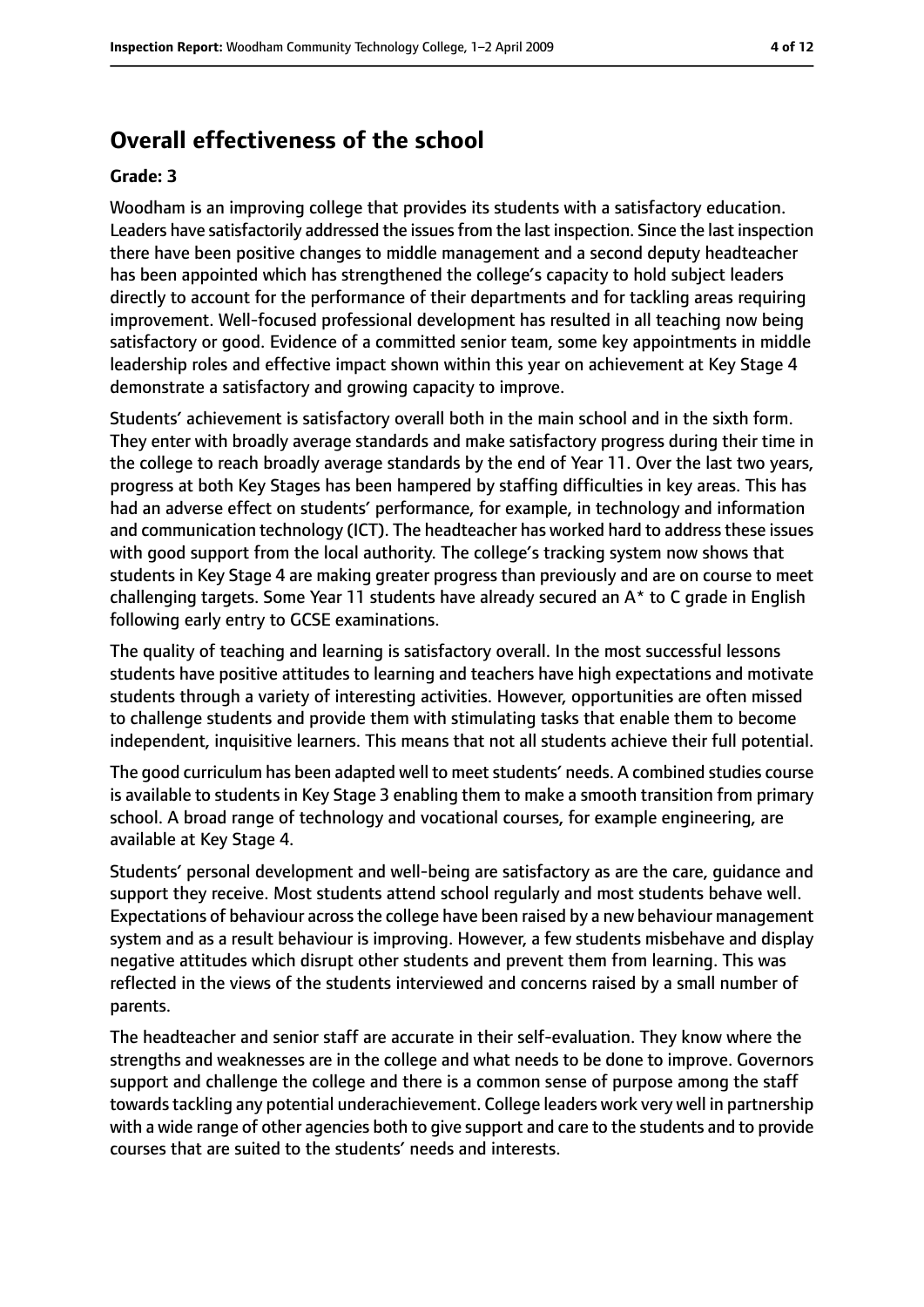# **Effectiveness of the sixth form**

#### **Grade: 3**

The sixth form provides a satisfactory quality of education and is competently led and managed. A decision wastaken not to start a Year 12 group in September 2008 to enable a new partnership arrangement to be made. Y12 courses will be offered in the future through collaborative arrangements. The capacity to improve is satisfactory though strengthening as a result of the college's arrangements for future 16+ provision.

Standards on entry to the sixth form are average and students make satisfactory progress to achieve broadly average standards by the end of Year 13. School leaders have taken decisive action to tackle issues of underachievement seen over the past three years, arising out of a narrow range of courses that were not well-matched to students' needs and abilities. They have forged innovative partnerships with other local education and training establishments to offer a much broader range of courses which will be available this year.

The quality of teaching and learning is satisfactory. Care and support are good; students are given clear guidance so that they take appropriate courses linked to their capabilities and are given good advice to improve the quality of their work. The sixth form development programme is effective and allows the students to become confident and mature young adults.

## **What the school should do to improve further**

- Develop more consistently positive behaviour and attitudes to learning so that all students can make the progress of which they are capable.
- Increase the level of teacher expectation in lessons to give all students more opportunity to become independent, inquisitive learners who are engaged in stimulating tasks.

A small proportion of the schools whose overall effectiveness is judged satisfactory but which have areas of underperformance will receive a monitoring visit by an Ofsted inspector before their next section 5 inspection.

# **Achievement and standards**

#### **Grade: 3**

Students enter the college with broadly average standards. They make satisfactory progress and by the time they reach Year 11 standards are broadly in line with national average, as shown by the proportion of students gaining five good GCSE passes. The proportion achieving five A\* to C grades including English and mathematics has also been broadly average but slipped in 2008 to below the national average. Senior leaders have developed more effective quality assurance procedures and a range of other strategies to make sure that this does not happen again. There is strong evidence to confirm the positive impact of steps taken to raise standards both in the college's own assessment information and from the results of external examinations already taken by Year 11 students in English and mathematics in 2009.

The college did not reach its targets in its specialist subject of technology due to staffing problems but these are now resolved. Current assessment information indicates that students are closer to meeting their targets this year. There is a steady trend of improvement in GCSE mathematics and in 2008 GCSE science results were above national averages. There has been particular success with the three courses in single sciences where all students who took the course gained an A\* to C grade. Over half of the students take a foreign language at GCSE level and achieve standards above the national average.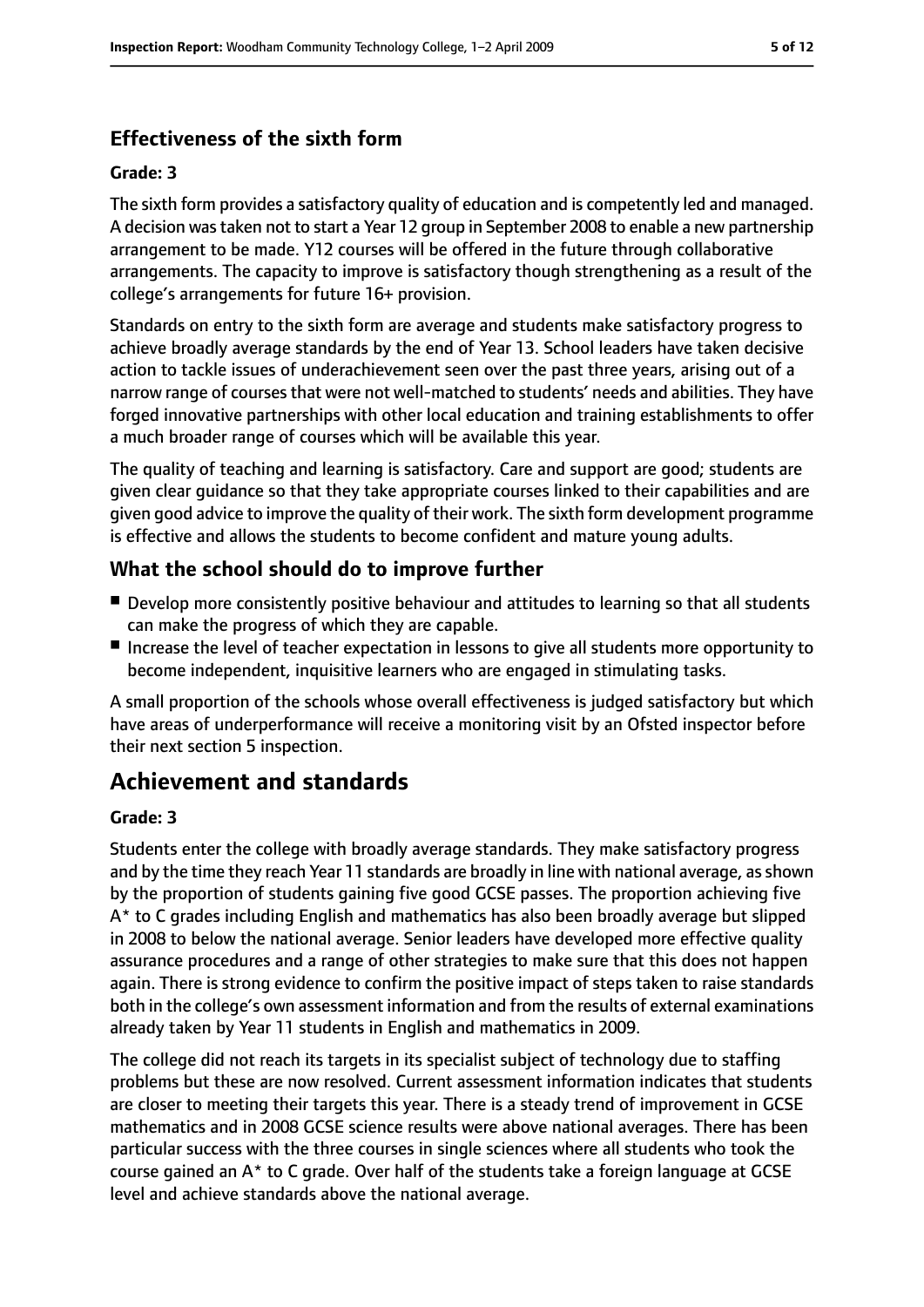Over the last two years less effective teaching at Key Stage 3 has resulted in uneven rates of progress between subjects including English, mathematics and science. Current assessment information shows that as a result of better teaching and learning and effectively targeted strategies to tackle underachievement, the rate of progress is improving in Key Stage 3 and is now satisfactory in all areas. The support given to students with learning difficulties and/or disabilities is effective and helps them achieve in line with their fellow students.

# **Personal development and well-being**

## **Grade: 3**

Students' personal development and well-being are satisfactory. Students know how to keep healthy, they enjoy the healthy meals at college and a large proportion of them take part in the out-of-college activities. Students' attendance is satisfactory and the importance of good attendance is promoted by the college. Students generally get on well with each other and show consideration for others, with some acting as playground buddies to help younger pupils. Students are generally positive about school and comment on the impact of recent developments to help them in their learning, especially the 'Rising Stars' target setting system. Students' spiritual, moral, social and cultural development is satisfactory. It is supported by the increasing use of a social learning programme in the lower school and the varied specialist curriculum days that help students understand the diversity of the modern world. Timely careers advice, together with a growing range of vocational courses and enterprise activities provide a useful foundation in preparing students for their adult life, although some key skills in literacy and numeracy remain underdeveloped for a minority.

# **Quality of provision**

## **Teaching and learning**

## **Grade: 3**

The quality of teaching and learning is satisfactory and sometimes good, but there are too many inconsistencies in practice between teachers. In most lessons, good working relationships between students and teachers promote positive attitudes to learning. Teachers have good subject knowledge and plan their lessons well. In the best lessons teachers have high expectations of students and provide sufficient challenge to move them on to their next stage of learning. Such lessons have a range of interesting and briskly-paced tasks that generate excitement and enthusiasm amongst students. Students concentrate well and work effectively independently or in groups. High quality, regular, spoken and written feedback to the students gives clear guidance on what they can do to improve and progress at a faster pace.

Where teaching and learning are satisfactory rather than good there is less variety of tasks, too much teacher talk and undemanding work. In such lessons the pace of work slows and work is not matched to the abilities of the students. Guidance from teachers about what to do to improve and information about the ability of students is not consistently used so that work is insufficiently matched to students needs and students are not clear about how to improve their grade. In a small number of lessons the misbehaviour of a small minority of students disrupted the learning of other pupils.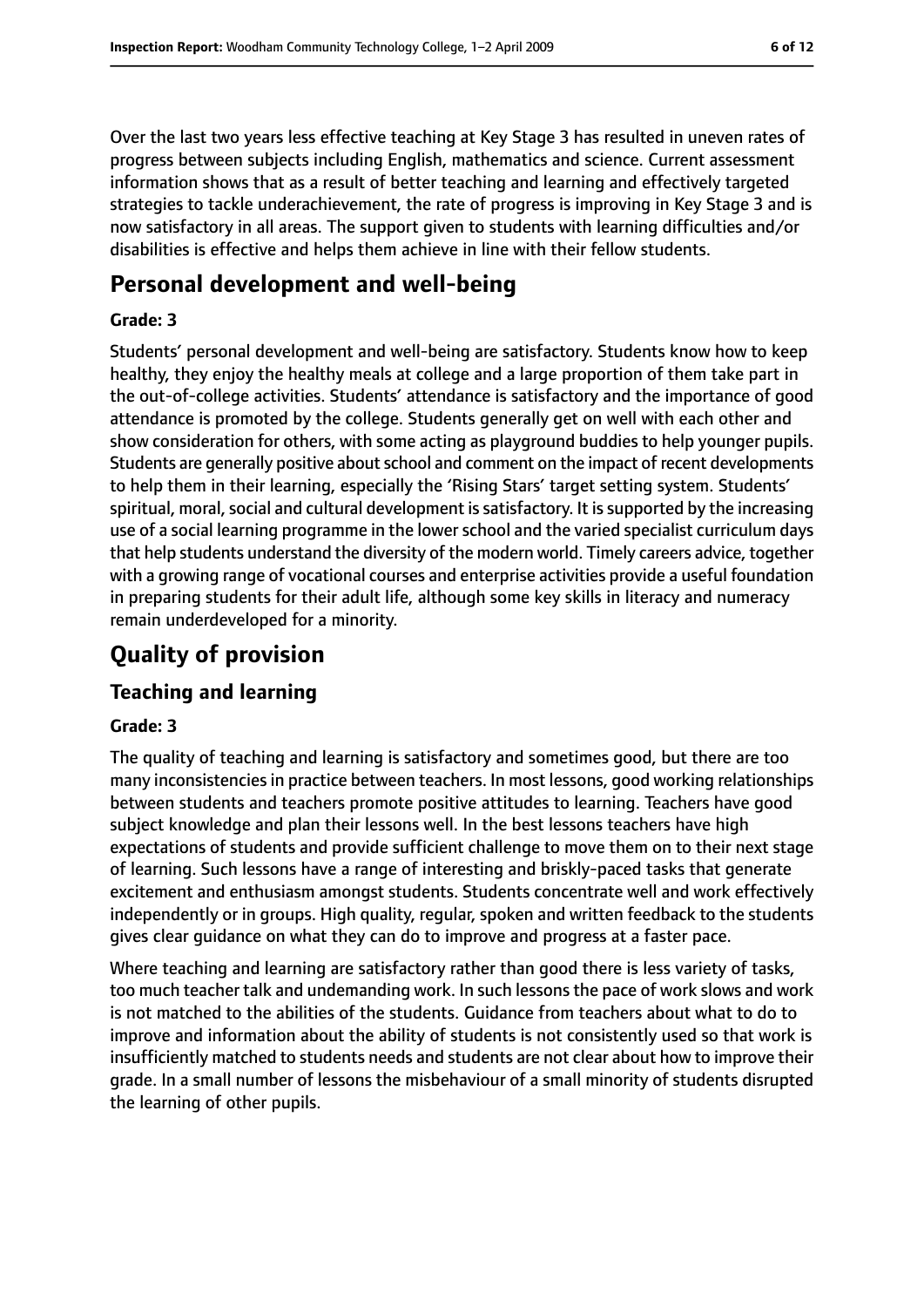## **Curriculum and other activities**

#### **Grade: 2**

The school provides a good and increasingly diverse curriculum that meets the needs and interests of students. The Key Stage 3 curriculum is organised in a way that it supports less able students in nurture groups as they make the transition to secondary school and gives more able students opportunities to gain early qualifications. Many students take a modern foreign language at Key Stage 4 and the most able students are able to study three separate sciences. There is a growing range of relevant vocational courses in Key Stage 4 often linked to programmes such as Young Apprenticeships and work experience opportunities over two years.

The college has introduced a course to develop the social and emotional aspects of learning for younger pupils which is resulting in more positive attitudes to learning and respect for each other. Leaders recognise the need to extend this type of course to Key Stage 4 pupils as well. Extra-curricular provision is good and students said that they really value the opportunities to take part in activities like American football, 'Food for thought' and a range of artistic opportunities.

#### **Care, guidance and support**

#### **Grade: 3**

Care, guidance and support are satisfactory. Arrangements for safeguarding students are in place. Procedures for monitoring attendance, including early contact to parents if a student is absent, are thorough. The vast majority of students feel safe and all those interviewed said that they always have an adult they can go to if they have a problem of any sort in college. Tutors and pastoral staff provide a good level of care for their students and the college makes good use of external partners to support students both within and beyond the school environment. Care and support for students with learning difficulties and/or disabilities is good and they receive effective in class support.

Assessment is used increasingly effectively in the college and students are increasingly involved in checking their own progress. The college has recognised that the academic guidance given to some students to help them improve standards is inconsistent and the good practice seen in some departments and some lessons is not followed across the school. Middle managers are giving priority to these issues to attain a greater consistency. The quality and quantity of marking of students' work is variable. Whilst there is good practice, sometimes advice is not given frequently enough or does not make clear exactly what the student needs to do to improve.

# **Leadership and management**

#### **Grade: 3**

The headteacher has an inclusive vision for the school and for the local community and provides strong leadership. He has worked hard and imaginatively to secure better provision forstudents in the school working with a wide range of agencies and partners, for example, local training providers. The college is managing its budget effectively and provides satisfactory value for money.

The headteacher and senior team have a clear understanding of the priorities that will move the school forward and have put in place training to encourage key areas develop. Middle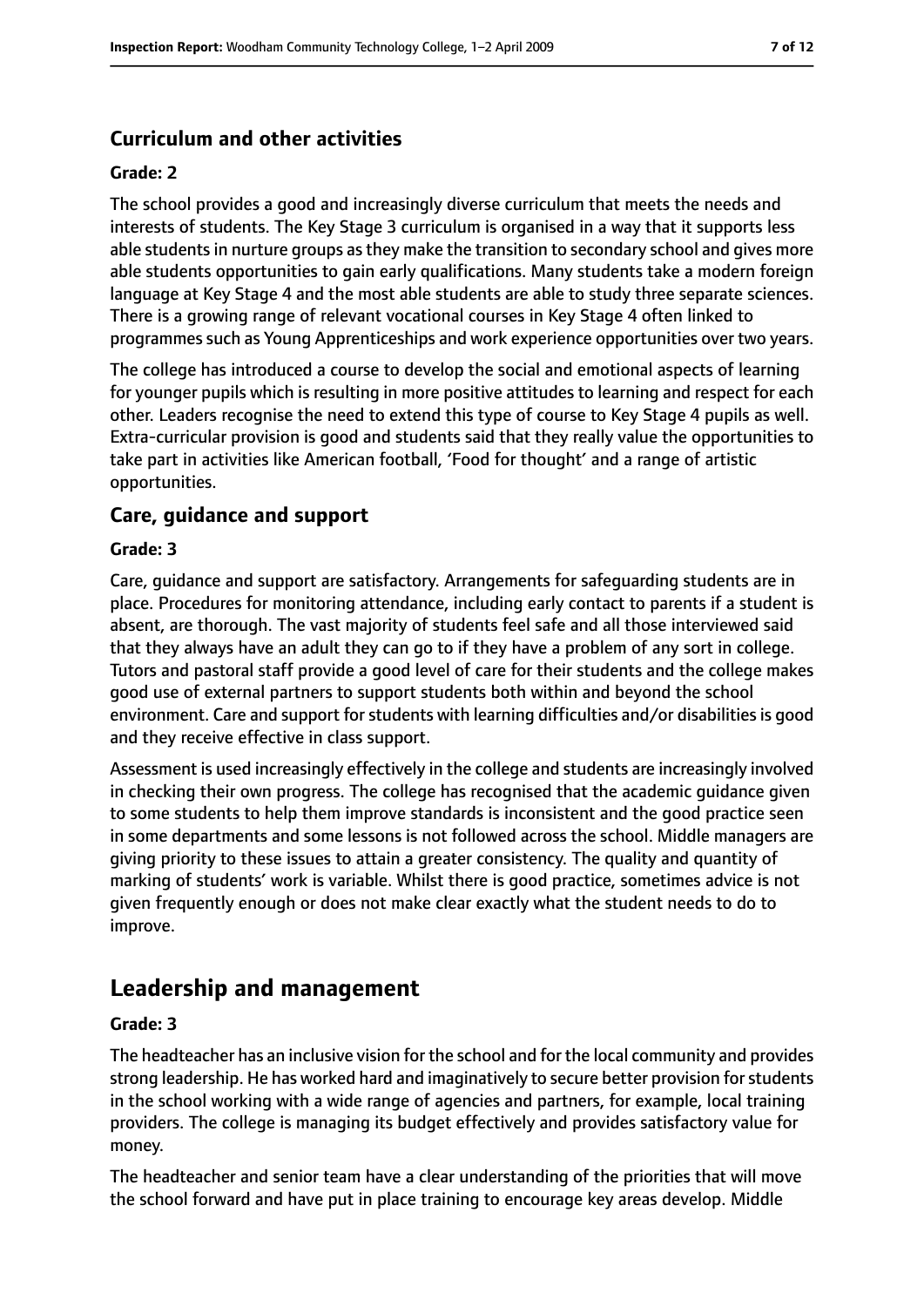leadership has been strengthened by recent appointments and managers have responded well to new challenges and are committed to raising standards. The detailed plans, linked to accurately identified areas for improvement, which are closely monitored and evaluated throughout the year, have resulted in effective change. Steps have been taken to improve the quality and accuracy of information about students' progress. Intervention is quickly taken when a student falls behind. Although it is too early to see the full impact of these measures, there is already some evidence seen in examination passes in core subjects in Year 11. Inconsistencies remain in the performance of some departments and in the quality of teaching and learning but these are being tackled by both middle and senior managers.

The college's contribution to community cohesion is satisfactory. The college promotes local community cohesion effectively and students have opportunitiesto increase their understanding and knowledge of global issues. However, the college has recognised that it needs to do more to encourage the students to understand and celebrate the diverse communities in the United Kingdom.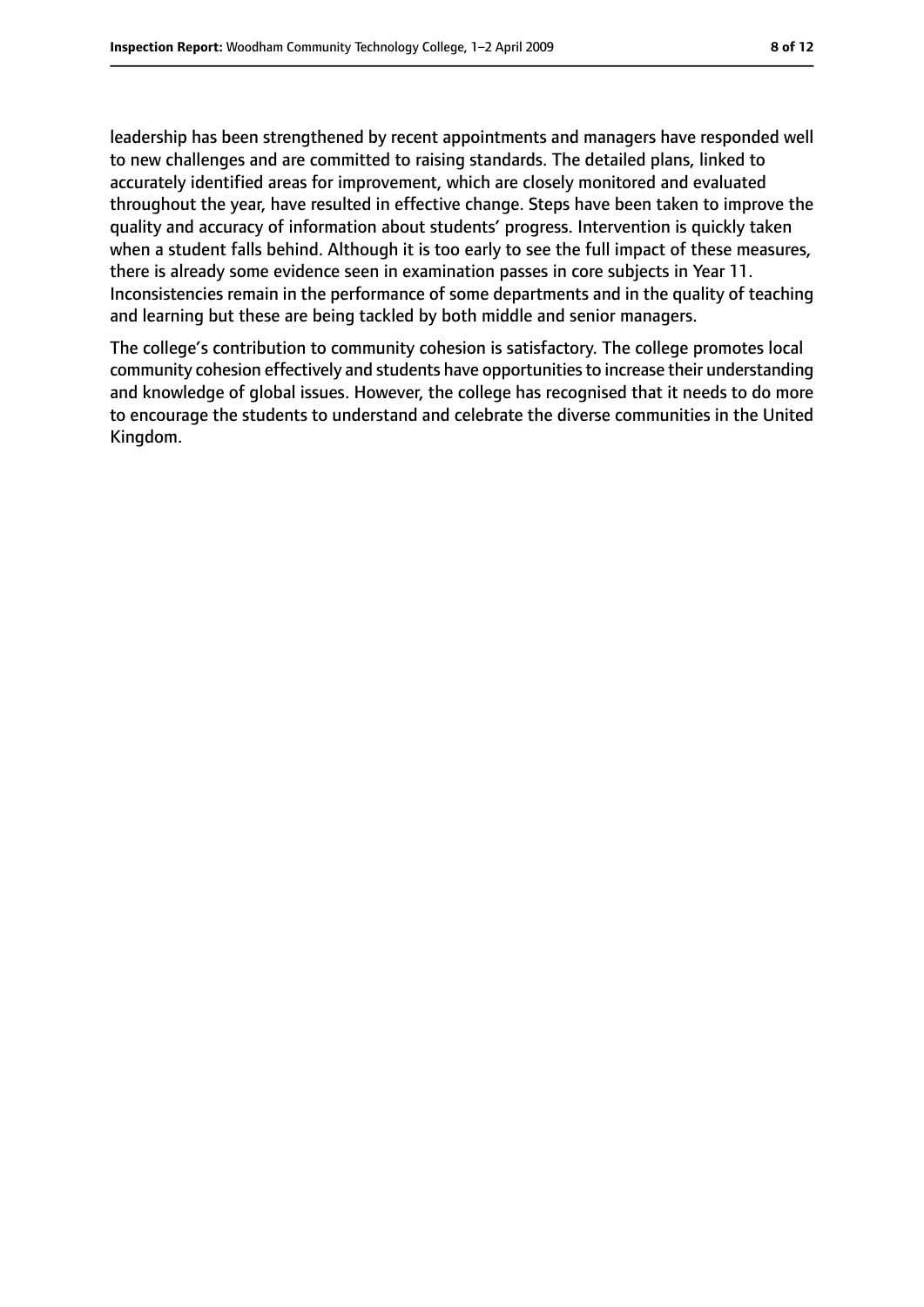**Any complaints about the inspection or the report should be made following the procedures set out in the guidance 'Complaints about school inspection', which is available from Ofsted's website: www.ofsted.gov.uk.**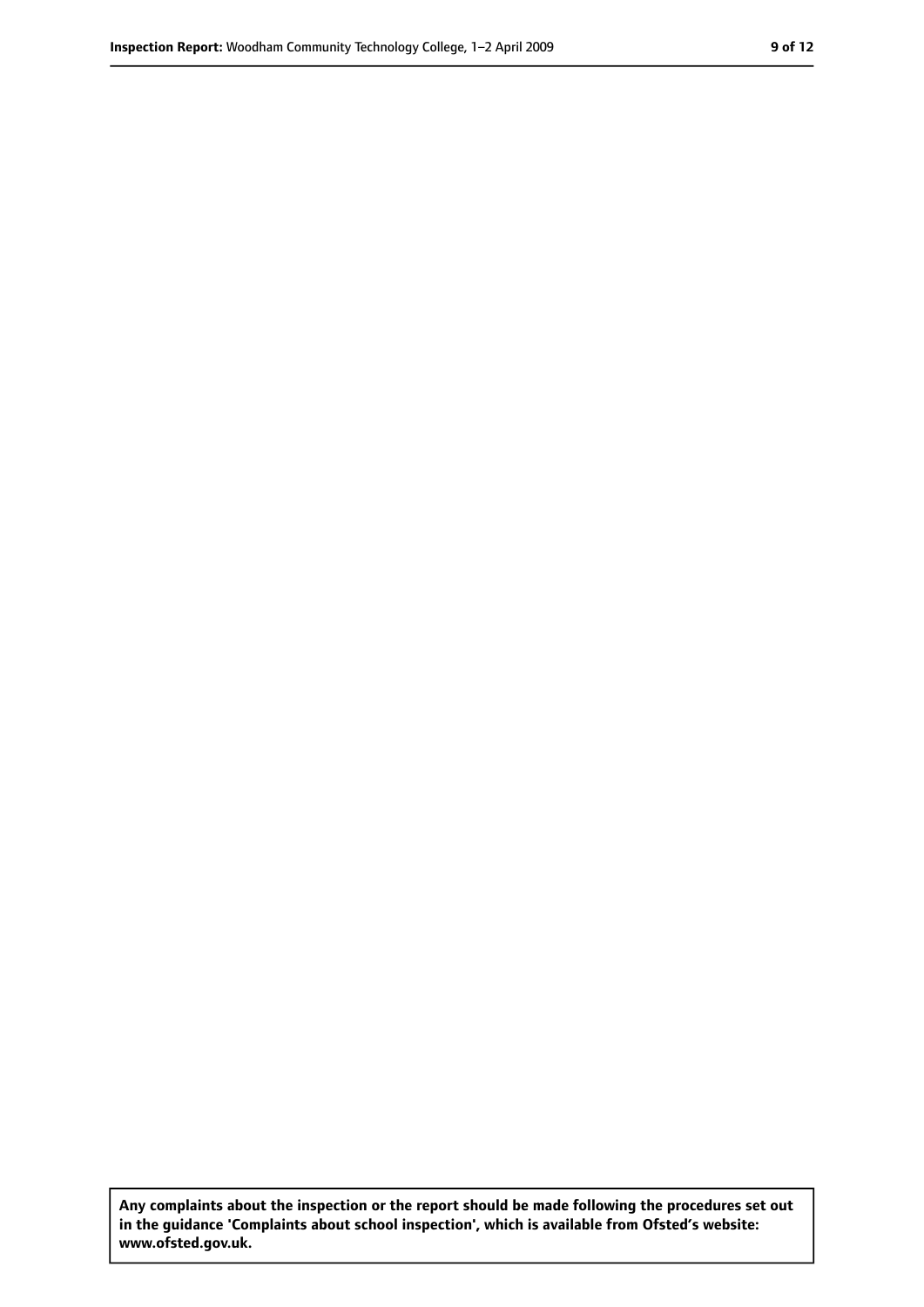#### **Annex A**

# **Inspection judgements**

| Key to judgements: grade 1 is outstanding, grade 2 good, grade 3 | <b>School</b><br><b>Overall</b> | $16-19$ |
|------------------------------------------------------------------|---------------------------------|---------|
| satisfactory, and grade 4 inadequate                             |                                 |         |

## **Overall effectiveness**

| How effective, efficient and inclusive is the provision of<br>education, integrated care and any extended services in<br>meeting the needs of learners? |     |     |
|---------------------------------------------------------------------------------------------------------------------------------------------------------|-----|-----|
| Effective steps have been taken to promote improvement since<br>the last inspection                                                                     | Yes | Yes |
| How well does the school work in partnership with others to<br>promote learners' well being?                                                            |     |     |
| The capacity to make any necessary improvements                                                                                                         |     |     |

## **Achievement and standards**

| How well do learners achieve?                                                                               |  |
|-------------------------------------------------------------------------------------------------------------|--|
| The standards <sup>1</sup> reached by learners                                                              |  |
| How well learners make progress, taking account of any<br>significant variations between groups of learners |  |
| How well learners with learning difficulties and/or disabilities<br>make progress                           |  |

<sup>&</sup>lt;sup>1</sup>Grade 1 - Exceptionally and consistently high; Grade 2 - Generally above average with none significantly below average; Grade 3 - Broadly average to below average; Grade 4 - Exceptionally low.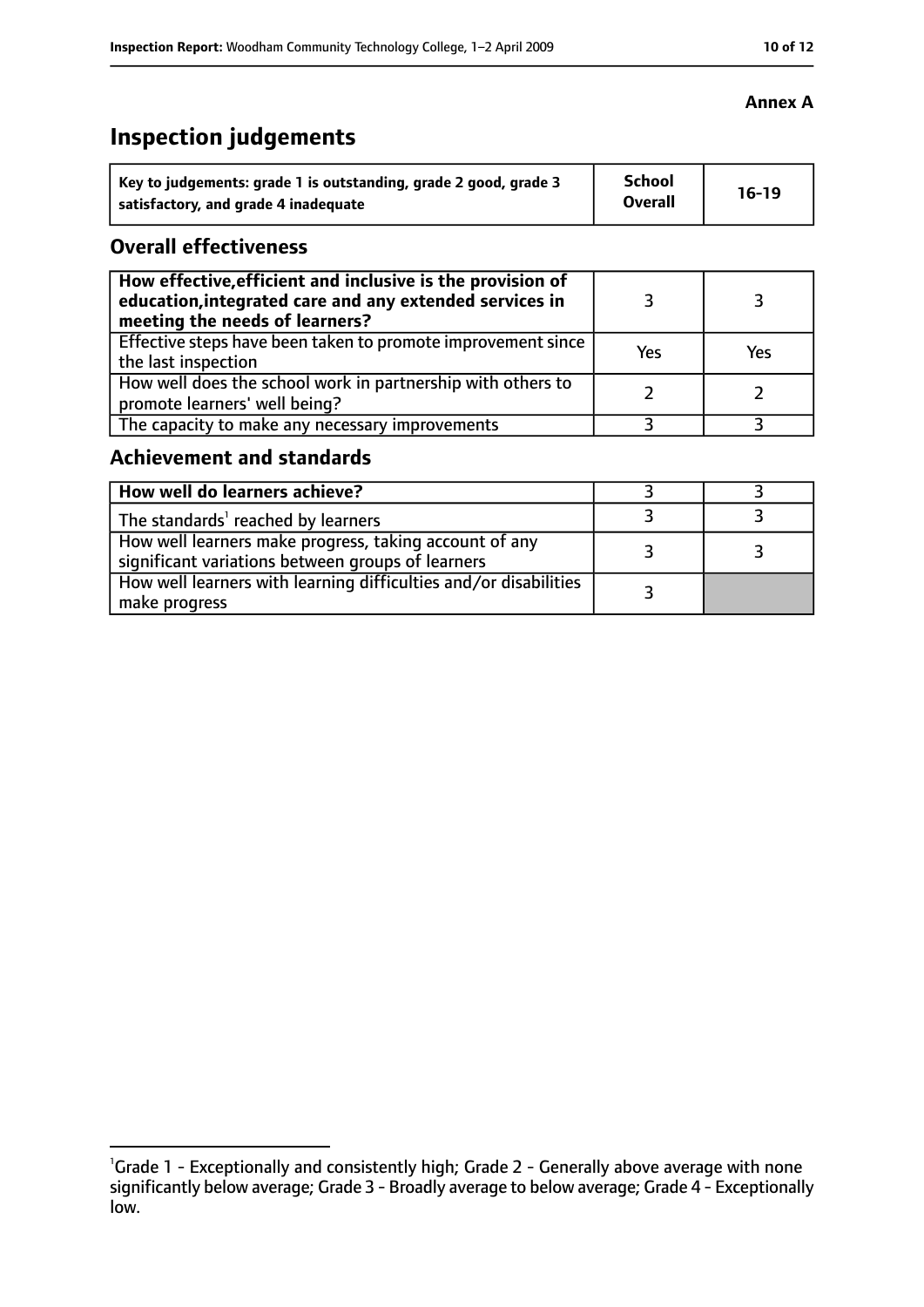# **Personal development and well-being**

| How good are the overall personal development and<br>well-being of the learners?                                 |  |
|------------------------------------------------------------------------------------------------------------------|--|
| The extent of learners' spiritual, moral, social and cultural<br>development                                     |  |
| The extent to which learners adopt healthy lifestyles                                                            |  |
| The extent to which learners adopt safe practices                                                                |  |
| The extent to which learners enjoy their education                                                               |  |
| The attendance of learners                                                                                       |  |
| The behaviour of learners                                                                                        |  |
| The extent to which learners make a positive contribution to<br>the community                                    |  |
| How well learners develop workplace and other skills that will<br>contribute to their future economic well-being |  |

# **The quality of provision**

| $\mid$ How effective are teaching and learning in meeting the<br>full range of learners' needs?       |  |
|-------------------------------------------------------------------------------------------------------|--|
| How well do the curriculum and other activities meet the range<br>of needs and interests of learners? |  |
| How well are learners cared for, quided and supported?                                                |  |

# **Leadership and management**

| How effective are leadership and management in raising<br>achievement and supporting all learners? | 3              | 3             |
|----------------------------------------------------------------------------------------------------|----------------|---------------|
| How effectively leaders and managers at all levels set clear                                       |                |               |
| direction leading to improvement and promote high quality of<br>care and education                 | 3              |               |
|                                                                                                    |                |               |
| How effectively leaders and managers use challenging targets                                       | $\mathcal{P}$  |               |
| to raise standards                                                                                 |                |               |
| The effectiveness of the school's self-evaluation                                                  | $\overline{2}$ | $\mathcal{P}$ |
| How well equality of opportunity is promoted and discrimination                                    | 3              |               |
| eliminated                                                                                         |                |               |
| How well does the school contribute to community cohesion?                                         | ξ              |               |
| How effectively and efficiently resources, including staff, are                                    | 3              |               |
| deployed to achieve value for money                                                                |                |               |
| The extent to which governors and other supervisory boards                                         | 3              |               |
| discharge their responsibilities                                                                   |                |               |
| Do procedures for safeguarding learners meet current                                               | Yes            | Yes           |
| qovernment requirements?                                                                           |                |               |
| Does this school require special measures?                                                         | <b>No</b>      |               |
| Does this school require a notice to improve?                                                      | No             |               |